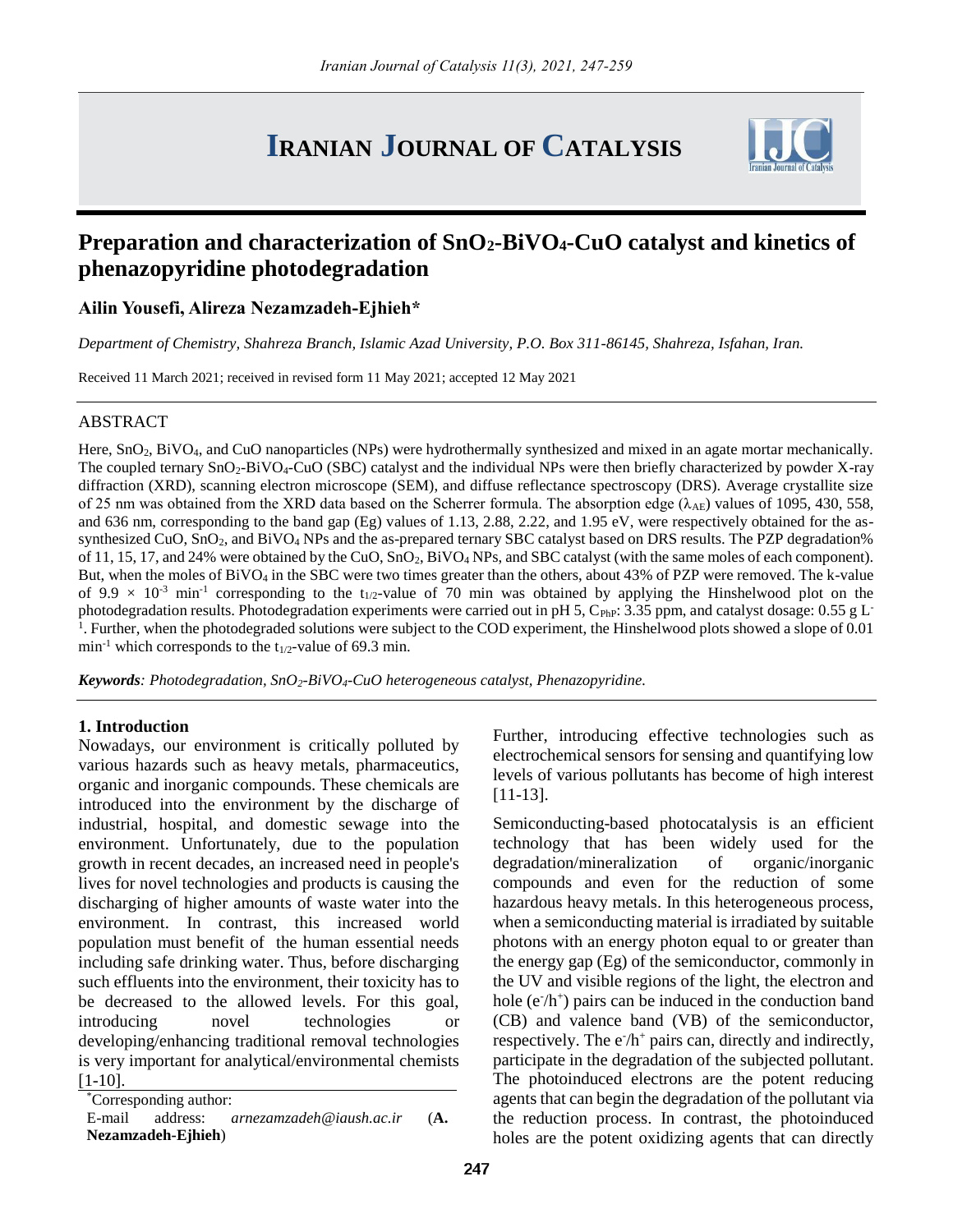attack the organic pollutants and oxidize them to begin the degradation process. In an indirect way, the photoinduced electrons can reduce the dissolved oxygen to yield the powerful reactive superoxide radicals. In contrast, the photoinduced holes can attack the water molecules or hydroxyl anions to yield hydroxyl radicals as powerful oxidizing agents. These powerful reactive radicals can effectively attack the organic molecules and degrade them into smaller intermediates. Further attacks to these intermediates mineralize them into water, carbon dioxide, and other inorganic species. Overall, in semiconducting-based photocatalysis, four main reactive species of the photogenerated electrons and holes, superoxide and hydroxyl radicals are responsible for degrading the molecules of the pollutants into harmless intermediates, water, carbon dioxide, etc. [14-22].

Unfortunately, the photogenerated  $e^{-}/h^{+}$  pairs may recombine and drastically reduce the overall efficiency of a typical photodegradation process. The overall effects of all the processes mentioned above depend on the extent of  $e^{\gamma}/h^+$  production. Thus, various strategies have been used to decrease the extent of  $e^{-}/h^{+}$ recombination. In the nano-sized strategy, a drastic decrease occurs in the path length in which the photoinduced  $e^{-}/h^{+}$  pairs should travel from the bulk of the semiconductor to the surface. This causes faster traveling of the  $e^{\gamma}/h^+$  pairs to the surface. Thus, they can participate in the photodegradation process before they recombine again [23-26]. Another strategy is doping of metals/non-metals into the semiconductor, which creates some novel/mixed energy levels in the systems. Thus, the photogenerated  $e^{-}/h^{+}$  pairs in the CB/VB of the primary semiconductor can immigrate to these novel energy levels, and the  $e^{-}/h^{+}$  recombination tends to decrease [27-29]. In a supporting way, suitable support such as alumina, silica, zeolite, etc. can be used for dispersing of the semiconductor species on their surface. This prevents the aggregation of semiconductor species and increases the effective surface area [30, 31]. Further, the zeolitic supports have a permanent internal electric field that effectively interacts with the photoinduced e- $/h^+$  pairs and disperses them through the zeolite network [32, 33].

Another strategy for decreasing the  $e^{-}/h^{+}$  recombination is the coupling of two or more semiconductors with the suitable potential positions of CB and VB (hybriding, or hetero-junction systems). In such systems, the internal redox (reduction-oxidation) processes occur between the CB levels of the semiconductors and the VB levels. These redox processes drastically prevent the  $e^{\frac{-}{h^+}}$ recombination [34-39]. In this regard, the various mechanisms, including direct Z-scheme, type II-

Heterojunction, etc have been illustrated and reviewed for the photodegradation processes [40-46]. The plasmonic systems are another strategy for enhancing the separation of the charge carriers in the photoexcited semiconductors. A plasmon is considered a quasiparticle, and in the visible region of light, the coupling of photons creates another quasiparticle called a plasmon polariton. Some metal nanoparticles, such as Au, Ag, Cu, etc, have the surface plasmon resonance (SPR) effect. SPR is considered a collection of oscillations of the electrons in the conduction band of metal NPs under electromagnetic field irradiation. This effect can convert visible light to chemical energy and separates the photoinduced  $e^{-}/h^{+}$  pairs produced on the surface of the semiconductor. Generally, the plasmonic sensitizers enhance the absorption of visible light photons without the problem of degradation encountered by organic sensitizers [47-50].

Based on the discussion mentioned above, we aimed to construct a ternary catalytic system with the visible light activity of its components. Another aspect was the selection of a system with rarely using concerning other systems. Further, the VB and CB levels' potential position is suitable for an efficient charge transfer process because the charge carrier transfer between the photoexcited semiconductors occurs via the internal redox processes in the coupled system. Thus, BiVO4, CuO, and  $SnO<sub>2</sub>$  NPs were selected for coupling. The resulting ternary  $SnO_2-BiVO_4-CuO$  (SBC) coupled system and individual systems were briefly characterized by XRD, SEM-EDX, FTIR, etc. The ternary coupled system showed a boosted photocatalytic activity compared to the individual systems in the photodegradation of phenazopyridine (PZP). The work then focused on the kinetics of the process. COD estimated the relative mineralization of PZP. The rate of photodegradation and photo mineralization of PZP was also compared.

# **2. Experimental**

# *2.1. Materials and synthesize procedures*

Chemicals used were  $Bi(NO<sub>3</sub>)<sub>3</sub>$ .5H<sub>2</sub>O (99.9%), NH<sub>4</sub>VO<sub>3</sub> (99.9%)**,** SnCl2.2H2O (99.9%), Cu*(*NO3*)*2.3H2O  $(99.9\%)$ , Na<sub>2</sub>CO<sub>3</sub> (99.9%), etc, as analytical reagents, were sourced from Merck or Aldrich Co. A 100 mg phenazopyridine tablet (chemical formula:  $C_{11}H_{11}N_5$ . MW: 213.24) was purchased from Shahrdaro Co., Iran.

For preparing phenazopyridine (PZP) solution, the following procedure was followed. One tablet was weighed, at 175 mg. Then, five tablets were added to an agate mortar and powdered. Then, aliquot 1.75 mg of the powder was transferred into a 100 mL volumetric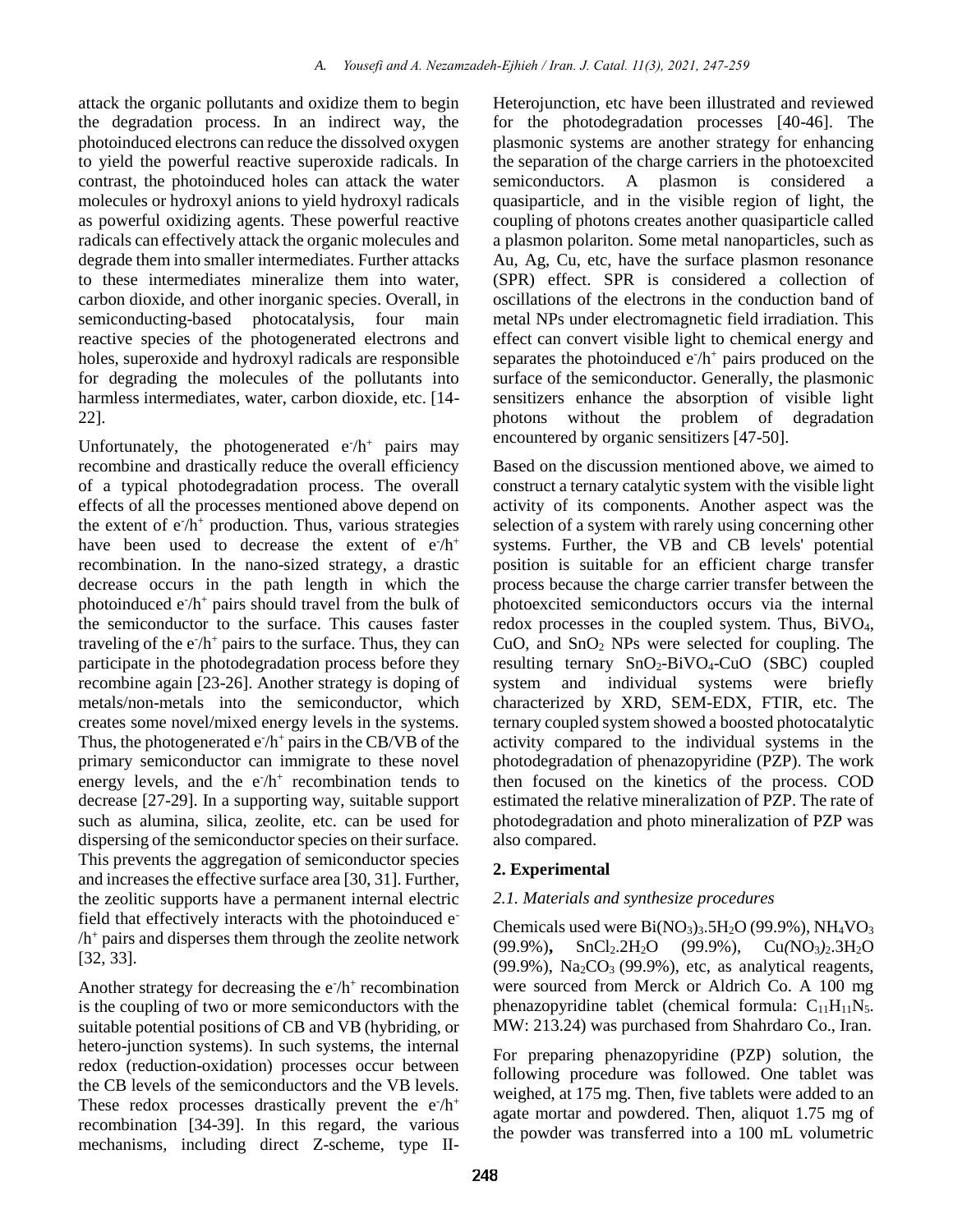flask. After dilution, it reached the mark by water. The prepared solution is considered a 10 mg/L PZP solution.

For preparing CuO nanoparticles (NPs), a precipitation method was used in which 3000 mg copper nitrate tree hydrate was weighed, dissolved in water and diluted in a 50 mL volumetric flask. The solution pH was adjusted by 1 M sodium carbonate solution at 10. The solution was aged for 12 h in ambient conditions. Solid sediment resulted was separated by filtration and washed with water then dried at 60 °C for 24 h and then calcined at 350 °C for 4 h [51].

The following procedure was used to synthesize  $SnO<sub>2</sub>$ NPs. 50 mL 0.1 M Sn(II) solution (from  $SnCl<sub>2</sub>$ .2H<sub>2</sub>O) was prepared and added to a 100 mL beaker. Then, about 4 mL ammonia solution was added, and the resulting mixture was magnetically stirred for 20 min. The resulting white precipitate was aged in the mother liquor for 12 h. After centrifugation at >13000 rpm, the solid material was thoroughly washed with hot water. After drying at room temperature, it was calcined at 600 °C for 24 h. Then, it was powdered thoroughly and heated again at 600 °C for another 4 h [52].

Finally, the following procedure was used to synthesize  $BiVO<sub>4</sub> NPs.$  20 mmole  $Bi(NO<sub>3</sub>)<sub>3</sub>$ .5H<sub>2</sub>O was added to 20 mL nitric acid (65%) and wholly dissolved (solution A). A 20 mmole  $NH_4VO_3$  was added in 20 mL 0.1 M NaOH solution and completely dissolved (solution B). After adding solution A to B, it was magnetically stirred for 2 h at room temperature. The pH of the stable homogeneous suspension was adjusted at 7 by 0.1 M NaOH. Then, the suspension was transferred into a Teflon-lined stainless autoclave. The reactor was then heated at 180 °C for 6 h. The hydrothermally synthesized product was then separated by centrifugation (>13000 rpm, g: 15493). The yellow product was washed with copious water and dried at 80 °C for 12 h. The resulting BiVO<sup>4</sup> NPs were stored in the dark for the next steps [53].

Finally, to prepare the ternary  $SnO<sub>2</sub>-BiVO<sub>4</sub>-CuO$ samples with different SnO<sub>2</sub>:BiVO<sub>4</sub>:CuO mole ratios, the required amount of each component was weighed and thoroughly hand mixed in an agate mortar for 15 min. Homogenous powders were obtained that were used in the photodegradation experiments.

# *2.2. Characterization*

The following techniques/instruments were used to characterize the as-prepared samples for carrying out this work.

SEM (TESCAN CO., Czech Republic), XRD (X<sup>,</sup>Pertpro, with Ni-filtered and Cu-K $\alpha$  radiation at

1.5406 Å, V: 40 kV, i: 30 mA; Netherland), UV-Vis spectrophotometer equipped with an optics integrating sphere and a diffuse reflectance accessory (JASCOV670, using BasO<sup>4</sup> as reference, A pH meter (Jenway model 3505), A centrifuge instrument (Sigma, 2-16P, Germany), A photoluminescence spectrophotometer (Perkin ELmer S45, U.K.).

#### *2.3. Photodegradation experiments*

In a typical run, 10 mL suspension of 5.5 mg/L of the SnO2-BiVO4-CuO (SBC) system and 3.4 mg/L PZP was added into a 20 mL beaker, and the pH was adjusted at 5. The suspension was then shaken in the dark for 15 min and then irradiated by a moderate pressure Hg-lamp (35 W, Philips, type G-line with maximum emission at 435.8 nm, positioned 15 cm above the cell) under magnetic stirring (at 200 rpm). The sampling was made at definite times, and the withdrawn suspension was centrifuged (>13000 rpm). The absorption spectrum of the supernatant was then recorded on a UV-Vis spectrphotometer. The absorbance at  $\lambda_{\text{max}}$  430 nm was recorded (A) and compared with that of blank PZP solution (without the catalyst). The C/Co value was calculated as a measure of PZP removal. The following **Eq. 1** was used for the PZP photodegradation extent.

$$
D\% = [(1-A/A_0)] \times 100 \qquad (1)
$$

# **3. Result and Discussion**

#### *3.1. Characterizations*

# *3.1.1. XRD Patterns*

To study the crystalline structure of the as-prepared  $SnO<sub>2</sub>-BiVO<sub>4</sub>-CuO (SBC) system, the X-ray diffraction$ technique was used as a powerful technique for this goal [54, 55]. The typical diffraction pattern for the SBC sample is shown in **Fig. 1**, which includes the corresponding diffraction peaks of the constituent components. Thus, the peaks were assigned to the corresponding *hkl* planes based on the following illustration.

The corresponding peaks of the  $SnO<sub>2</sub>$  component agreed with the rutile  $SnO<sub>2</sub>$  crystalline structure based on the diffraction peaks positioned at 2-tetha values of 26.6° (110), 33.9° (101), 38.0° (200), 51.8° (211), 57.9° (002), 62.0° (310), 66.0° (301), 71.3° (202), and 78.7° (321) [38,39]. Further, a monoclinic BiVO<sub>4</sub> crystalline phase was detected in the pattern because some peaks agreed with the diffraction peaks of 18.66º (101), 28.85º (200), 30.5º (211), 32.72º (112), 34.5º (220), 39.78º (301), 40.4º (103), 46.71º (321), 50.28º (213), 53.22º (411), 58.3º (004), and 59.43° (332). This agreement is based on the JCPDS no: 00-014-0688 [58, 59].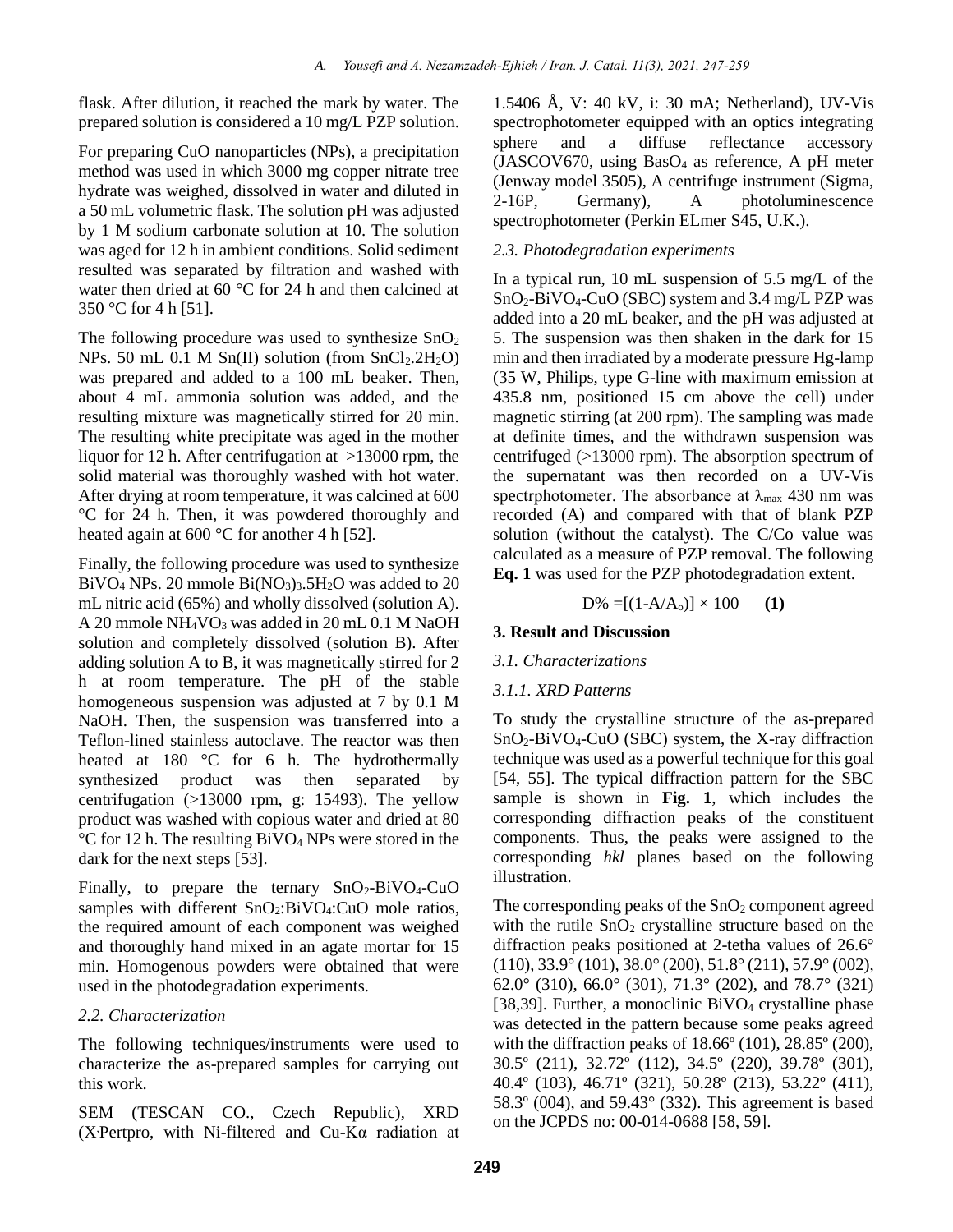

**Fig. 1.** XRD patterns of the ternary  $SnO_2-BiVO_4-CuO$  coupled system with a  $SnO_2:BiVO_4$ : CuO mole ratio of 1:2:1.

Finally, the presence of the monoclinic CuO crystals was detected for the CuO component in the ternary catalyst because some diffraction peaks agreed with this crystalline phase based on the JCPDS card no. 48-1548. According to this standard pattern, the monoclinic phase of CuO has typical diffraction peaks at 2-theta positions of 32.47 $\degree$  (110), 35.49 $\degree$  (-111), 38.68 $\degree$  (111), 48.65 $\degree$ (202), 53.36° (020), 58.25° (220), and 61.45° (022). For this crystallite phase, the most intense diffraction peaks are located at 2θ positions of 35.49° and 38.68°, commonly used to identify the CuO monoclinic phase [60-62].

In X-ray diffraction and crystallography, the size of submicrometer crystallites in a solid can be related to the broadening of a diffraction peak by the Scherrer equation. **Eq. 2** is shown below, and it is commonly used for estimating the size of crystals in powder form.

$$
d = (k\lambda)/(\beta \cos \theta) \tag{2}
$$

is the mean size of the ordered (crystalline) domains (the crystallite size). This size may be smaller or equal to the grain size, which may be smaller or equal to the particle size. Dimensionless shape factor (k), commonly has a value of about 0.9 and varies with the actual shape of the crystallite. 'λ' is the X-ray wavelength, and β is the line broadening at half the maximum " FWHM: in radians). The reported value for βsubtractinginstrumental line broadening from the total value. Finally, θ is the Bragg angle. When the angle between the incident wave vector and the scattered wave vector has considered in the

corrections, which is different from the  $\theta$  in the 2 $\theta$  scan, k is about 0.88, and this equation has called the Scherrer equation with k=0.88. This only applies to a perfect 1D set of planes. In an experimentally 3D case, the crystal lattice type and the size and shape of the nanocrystallite affect the structure factor or scattering function  $S(q)$ , and hence the peaks. Thus a correction for FWHM should be done. For example, for a spherical crystallite with a cubic lattice, the diameter of a spherical nanocrystal can be related to the peak FWHM by applying k=1.11.

This equation is not usable for grains larger than about 0.1 to 0.2 μm. Its use is limited to nano-scale crystallites and, even more stringently, the coherently scattering domain size smaller than the crystallite size (due to factors mentioned below). Generally, various factors include the inhomogeneous strain and crystal lattice imperfections (the most critical factor), instrumental effects, dislocations, sub-boundaries, stacking faults, grain boundaries, twinning, micro stresses, coherency strain, chemical heterogeneities, and crystallite smallness affect the width of a diffraction peak. These factors result in the peak shift, peak broadening and asymmetry, anisotropic or other peak shape effects. Thus, the Scherrer equation gives a lower bound on the coherently scattering domain size or the crystallite size. In the zero effects of all factors, the peak width depends on the crystallite size and the Scherrer formula can be applied. The Scherrer formula can predict an extra peak width coming from the other factors and a larger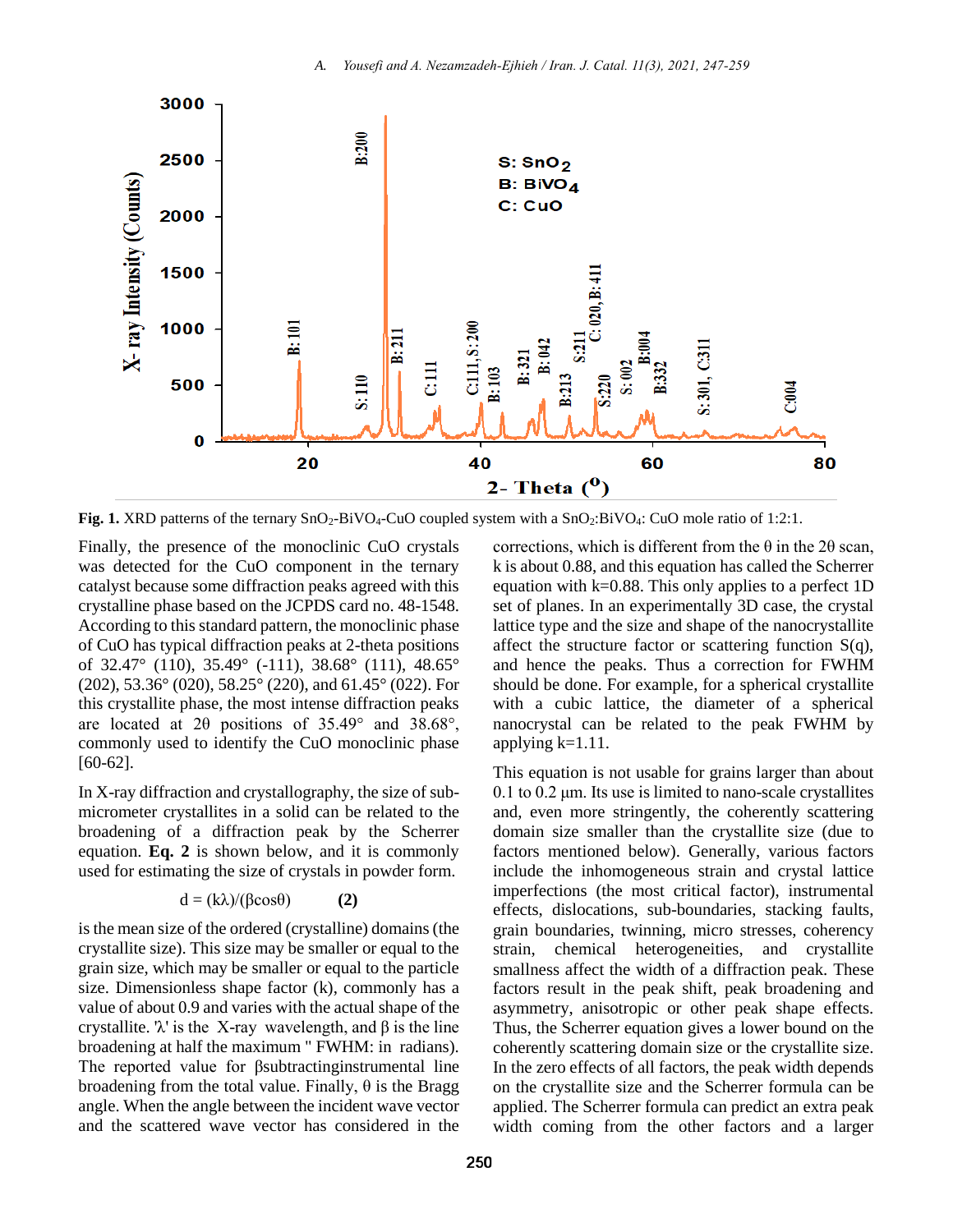crystallite size. It is worth mentioning that the Scherrer equation gives us the crystallite size, not particle size. Particle is often agglomerations of many crystallites, and thus, the crystallite size can be considered a lower limit of particle size. Thus, XRD gives no information about the particle size. For direct measuring particle size, some techniques such as visible light scattering, image analysis, and sieving can be used [63-68].

Thus, the data obtained from the XRD pattern of the SBC sample was used to calculate the crystallite size. All data are summarized in **Table 1**. Average crystallite size of about  $25 \pm 8$  nm was obtained for the catalyst.

#### *3.1.2. UV-Vis absorption spectra of the catalysts*

**Fig. 2** shows typical UV-Vis absorption spectra for the single  $SnO<sub>2</sub>$ ,  $BiVO<sub>4</sub>$ , and CuO powder catalysts and the ternary  $SnO_2-BiVO_4-CuO$  system. The absorption future is a result of the electronic transition during the photoexcitation of the samples. Thus, the consumed energy can be used to estimate the band gap energy for the sample [69]. Based on the spectra, CuO showed a broad absorption peak covering the whole range of UV-Vis and near-IR regions of light. Thus, the assynthesized CuO can absorb the photons in the regions mentioned above. When these semiconductors were coupled, the overall absorption peak was red-shifted concerning the  $SnO<sub>2</sub>$  alone. This proves that this ternary catalyst drastically enhanced the optical properties of SnO<sup>2</sup> NPs.

Absorption edge  $(\lambda_{AE})$  values for the samples were estimated by the extrapolation of the downward slopes of the curves. The crossing point with the x-axis gives the value of the  $\lambda_{AE}$ . The  $\lambda_{AE}$ -values of 1095, 430, 558, and 636 nm were obtained for the as-synthesized CuO, SnO2, and BiVO<sup>4</sup> NPs, and the as-prepared ternary catalyst, respectively. The values were then substituted in the following **Eq. 3** to estimate the band gap energy (Eg) for the samples [70-72].

$$
E_g (eV) = 1240 / \lambda_{AE} (nm)
$$
 (3)

Eg-values of 1.13, 2.88, 2.22, and 1.95 eV were obtained for CuO,  $SnO<sub>2</sub>$ , and  $BiVO<sub>4</sub>$  NPs and the asprepared ternary catalyst, respectively.

**Table 1**. Results used in the Scherrer in the estimation of the crystallite size of SnO2-BiVO4-CuO ternary catalyst.

| $2\theta$ | <b>FWHM</b><br>$(2\theta)$ | ß      | $cos\theta$ | $\beta$ cos $\theta$ | d<br>(nm) | Av. d<br>(nm) |
|-----------|----------------------------|--------|-------------|----------------------|-----------|---------------|
| 18.97     | 0.3936                     | 0.0068 |             | 0.0068               | 20.38     |               |
| 46.02     | 0.2952                     | 0.0051 |             | 0.0051               | 27.17     |               |
| 46.94     | 0.1968                     | 0.0034 |             | 0.0034               | 40.76     | $25 + 8$      |
| 51.98     | 0.492                      | 0.0085 |             | 0.0085               | 16.30     |               |
| 76.47     | 38.23                      | 0.0068 |             | 0.0068               | 20.38     |               |

#### *3.1.3. SEM results*

To elucidate the morphology of the as-prepared ternary SnO2-BiVO4-CuO system, it was characterized by a scanning electron microscope as a helpful tool for this goal [73-75]. Two SEM images are shown in **Fig. 3**. The pictures were subject to the image-j software for estimating the particle size distribution. As shown in the insets, most particles have a nano-dimension. Overall, the particles have a semi-spherical morphology. By focusing on the images, some plate-like species are present in some places related to  $SnO<sub>2</sub>$  species.



**Fig. 2**. Typical UV–Vis absorption DRS spectra and SnO<sub>2</sub>, BiVO<sub>4</sub>, and CuO and the resulting ternary SnO<sub>2</sub>-BiVO<sub>4</sub>-CuO coupled system with a SnO2:BiVO4:CuO mole ratio of 1:2:1.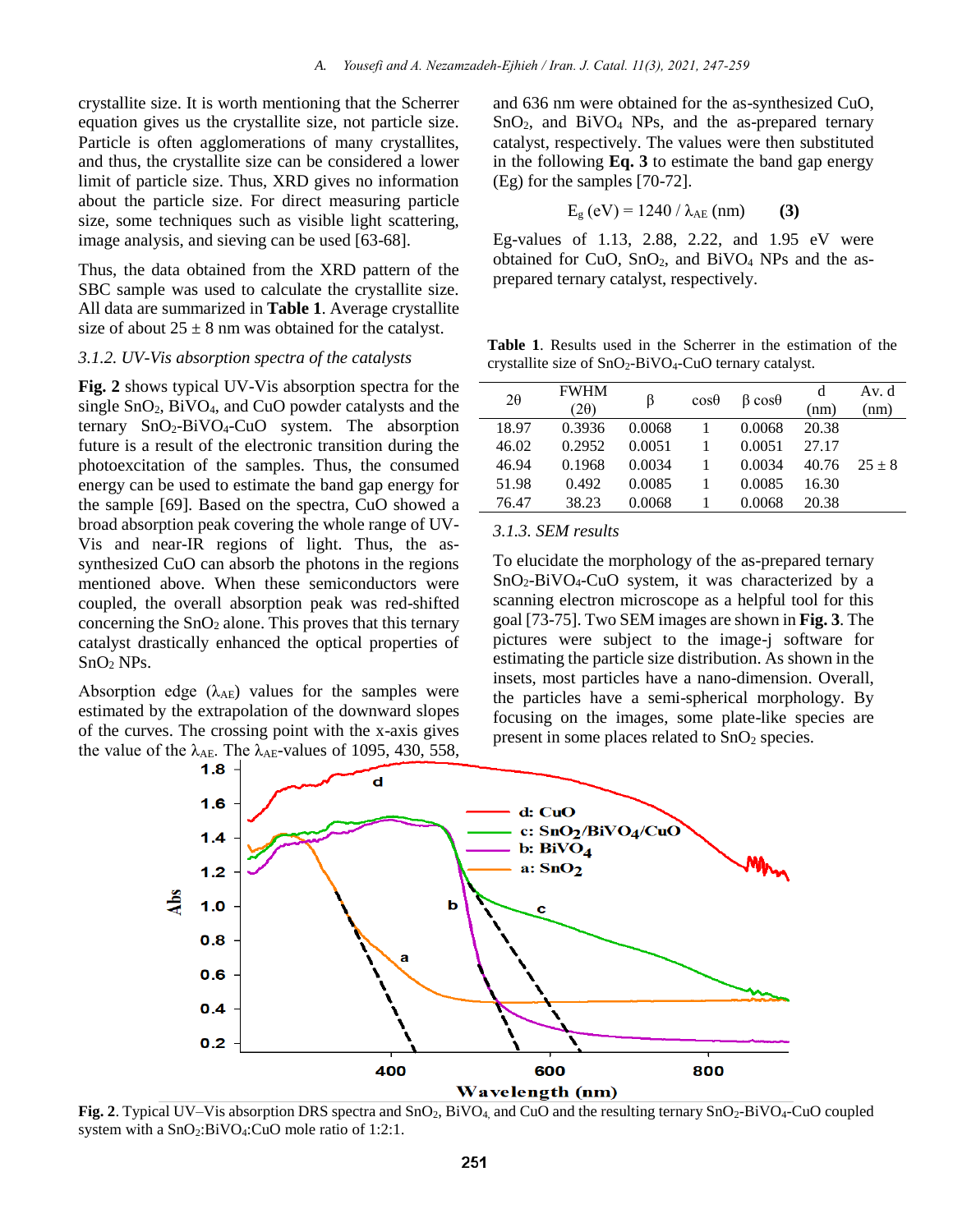

Fig. 3. A, B) SEM images of ternary SnO<sub>2</sub>-BiVO<sub>4</sub>-CuO coupled system (SnO<sub>2</sub>:BiV<sub>4</sub>:CuO mole ratio of 1:2:1).

# *3.2. Photodegradation results*

# *3.2.1. Photocatalytic activity*

In the initial steps of the work, the effects of the surface adsorption and direct photolysis were investigated in the PZP removal. Further, the effects of the heterogeneous photocatalysis by the single  $SnO<sub>2</sub>$ ,  $BiVO<sub>4</sub>$ , and CuO NPs and the ternary SBC system in PZP removal were also studied. The UV-Vis spectra of the PZP solutions at the end of the processes mentioned above were recorded. The results are shown in **Fig. 4A**. The decrease in the absorption maximum is due to the removed PZP by the various removal methods mentioned above. As shown in the inset, direct photolysis removed only 1.6% PZP molecules during 60 min. On the other hand, the PZP molecules have considerable stability against the arrived photons. On the other hand, no bonds in PZP have broken and no radicals formed during the irradiation process. Further, the surface adsorption has also shown a negligible effect in the PZP removal, and it only removed less than 8% of PZP molecules.

The effects of the heterogeneous photocatalysis in PZP removal were more intense than the direct photolysis and surface adsorption. As shown in the inset, about 11, 15, and 17% of PZP molecules were removed by the CuO, SnO2, and BiVO<sup>4</sup> NPs, respectively. The ternary SBC catalyst showed relatively boosted effects in the PZP removal at the same applied conditions and removed about 24% PZP molecules. In the SBC catalyst used, the moles of the constituent components were the same.

After showing the boosted photocatalytic activity of the SBC system, we studied the effects of the change in the mole ratio of the semiconductors in the ternary SBC system in the PZP removal. The results are shown in **Fig. 4B**. All C/Co values were averaged based on 3 replicates. The small error bars (or standard deviations) were obtained, showing that the difference between the results is not significant. The change in the moles of the semiconductors in the SBC system relatively changed the PZP removal. As shown, when the moles of  $BiVO<sub>4</sub>$ are two times greater than the others, the lowest C/Co value was achieved, and about 43% of PZP were removed by this catalyst. Thus, this catalyst was used for the subsequent experiments.

Here, the boosted effect of the ternary catalyst and the effects of the change in the mole ratio are illustrated using the Schematic energy diagram in **Fig. 4C**. Under the irradiation process, each of the semiconductors was excited, and the  $e^{\gamma}/h^+$  pairs were produced in each component. The potential positions of the CB levels are sequenced as  $CB-BiVO<sub>4</sub> > CB-CuO > CB-SnO<sub>2</sub>$ . Thus, the migration direction of the photoexcited electrons agrees with this trend, and they can accumulate in the  $CB-SnO<sub>2</sub>$  position because this position has the most positive potential position with respect to other CB levels. The conformity of potential positions of VB levels results in the accumulation of the photoinduced holes in the VB-CuO. Thus, these charge carriers'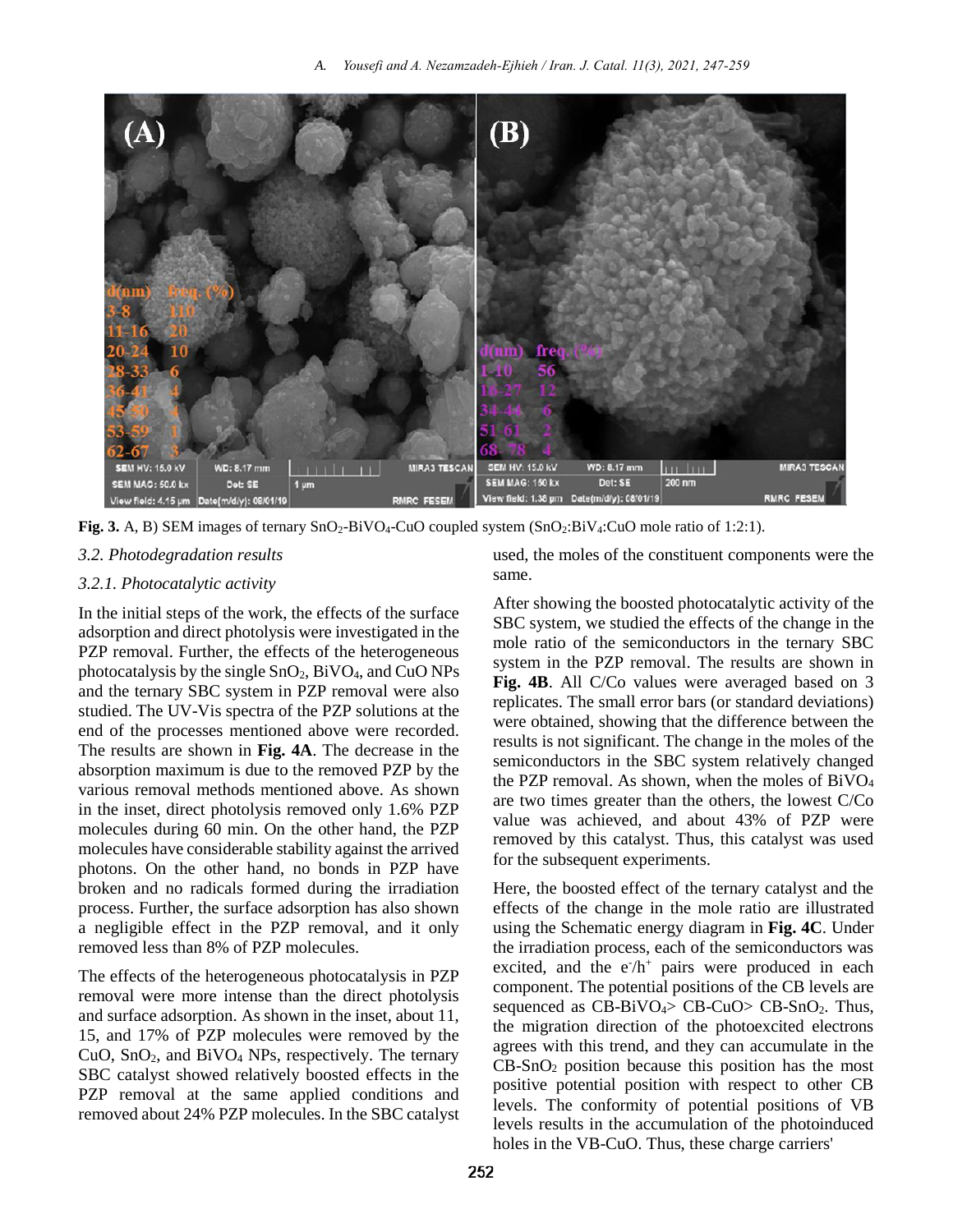

**Fig. 4. A)** Decrease in UV-Vis absorption spectra of PZP solution during its photodegradation by various removal processes (catalyst dose: 0.5 g L<sup>-1</sup>, C: 10 ppm, pH: 10, time: 60 min, SnO<sub>2</sub>:BiVO<sub>4</sub>:CuO mole ratio of 1:1:1); **B**) The effect of the change in the  $SnO<sub>2</sub>: BiVO<sub>4</sub>: CuO$  mole ratio in the photodegradation extent of PZP by the  $SnO<sub>2</sub>-BiVO<sub>4</sub>-CuO$  (conditions as the same of case A, the values were averaged based on triplicate measurements); **C)** Schematic diagram for showing the charge carriers' separation in the ternary  $SnO<sub>2</sub>-BiVO<sub>4</sub>-CuO$  coupled system.

transfer can effectively decrease the  $e^{\gamma}h^+$  recombination in the proposed ternary catalyst and boost the photocatalytic effect for this catalyst.

According to this discussion, it would be expected that the change in the moles of the constituent semiconductors in the ternary catalyst would result in a change in the photocatalytic activity. The results prove that each component's expected moles would be available to reach the highest charge separation rate. As shown in Fig. 4B, when the moles of  $\rm BiVO_4$  in the SBC system are two times greater than the others, the best match between the amounts of semiconductors was provided, and the best charge separation was performed.

#### *3.2.2. The kinetic aspects of the process*

Generally, the absorbed light at a specific wavelength  $(A_{\lambda})$  by a solution can be quantitatively stated by **Eq. (4)** in which  $I_0$  and I mean the intensity of the incident light and the transmitted light, respectively.

$$
A_{\lambda} = I_{o} - I \tag{4}
$$

If the Beers-Lambert law to be met in the applied conditions, the transmitted light can be calculated by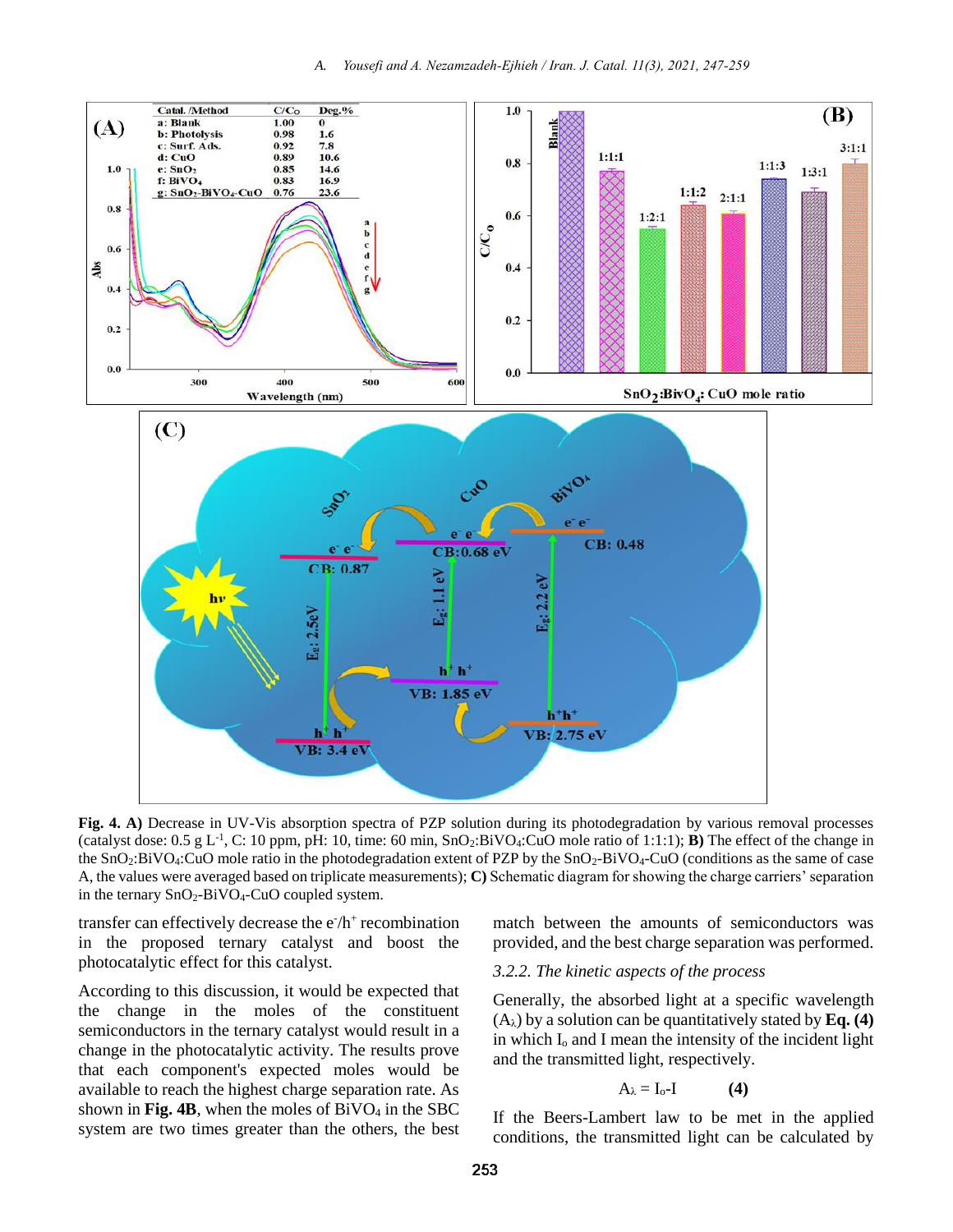**Eq. (5)**, in which ε is the molar absorptivity, b is the path length, and C is the concentration of the reactant.

$$
I = I_o \exp(-\epsilon bC) \quad (5)
$$

Based on Grotthus-Draper's law, the photodegradation rate of a typical photodegradation process depends on the amount of the absorbed photons. Under a constant irradiance, the rate at the time't' can be estimated by the following **Eq.** (6) ( $k_0$  is a constant).

$$
-dC/dt = k_o.I_o.(1-exp(-ebC))
$$
 (6)

Over a broad wavelength range and the polychromatic radiation, **Eq. (6)** can be changed to **Eq. (7)**.

$$
-dC/dt = \sum k_o I_o.(1-exp(-ebC))
$$
 (7)

In the photodegradation process with no absorption by the degradation products, in which  $k_1$  and  $\varepsilon_2$  are the rate constant and the reactants' absorption coefficient, the following **Eq. (8)** is applicable.

$$
-dC/dt = k_1 (1-exp(\epsilon_2 C))
$$
 (8)

When the degradation products can absorb the arrived photons, proceeding with the photodegradation process causes a decrease in the number of absorbed photons by the reactants. In this condition, the amount of absorbed light by the solution is often more significant than that of the reactant. Thus, **Eq. (8)** can be changed to **Eq. (9)**, in which  $\varepsilon_3$  is the absorption coefficient of the degradation products.

 $-dC/dt = k_1 [1-exp(-(\epsilon_2C+ \epsilon_3(C_0-C)))] (\epsilon_2C)/[(\epsilon_2C)+$  $\varepsilon_3(C_0-C)$ ] (9)

In a photodegradation process that involves the same spectra (and same molar absorptivity) for the reactant and photodegradation products (or almost same spectra), **Eq. (9)** can be corrected to **Eq. (10)**, because  $\varepsilon_2 = \varepsilon_3$ . In this equation k is the pseudo-rate constant.

$$
-dC/dt = k_1 [1-exp(-\varepsilon_2 C_o)] [(C)/(C_o)] = kC
$$
 (10)

Finally, in the fourth type of the photodegradation process, the concentration of reactant is high, and the value of the exponential term  $(exp(-(\epsilon_2 C+\epsilon_3 (Co-C)))$ reaches zero. Thus the rate of the photodegradation process can be studied by the following **Eq. (11)**, which is true for a zero-order rate process.

$$
-dC/dt = k_1 \tag{11}
$$

Integration of **Eq. (10)** gives the following equation, which is famous as the Hinshelwood equation for a pseudo-first-order reaction kinetics [76-85].

$$
ln(C/Co) = -kt \quad (or Ct=Coe-kt) \ (12)
$$

Commonly, the heterogeneous photodegradation processes have conditions in which both the reactants

and the degradation products can absorb arrived photons. Thus, the kinetics of the process obeys the pseudo-first-order kinetics. To study the kinetics of the process, photodegradation experiments were done in various irradiation times. The results are shown in **Fig. 5A**, in which the decrease in the C/Co value during the time confirms that more PZP molecules have degraded during the time. The inset of the figure shows a typical Hinshelwood plot for the process, in which the slope shows the pseudo-first-order rate constant for the process. The k-value of  $9.9 \times 10^{-3}$  min<sup>-1</sup> corresponds to the t<sub>1/2</sub>-value of 70 min according to the  $0.693/k$ formula.

In the next step, the photodegraded PZP solutions were subject to the chemical oxygen demand (COD) experiment. Generally, COD measures the required oxygen to mineralize the organic pollutants present in an aqueous medium. Thus, a lower COD value means lower pollution for the tested sample. As shown in **Fig. 5B**, the remaining COD for the PZP solutions during the photodegradation process was decreased. This confirms that the PZP degradation products were mineralized during the photodegradation process, and the pollution of the solution was decreased. On the other hand, the degradation products of PZP solutions were mineralized to  $CO<sub>2</sub>$ ,  $H<sub>2</sub>O$ , etc., during the process. Based on the results obtained in the COD experiments, the Hinshelwood plot was constructed and is shown in the inset of **Fig. 5B**. The linear plot showed a slope of 0.01 min<sup>-1</sup> which corresponds to the  $t_{1/2}$ -value of 69.3 min. The results are very close to the values obtained based on the photodegradation experiments. On the other hand, the photodegradation products produced during the process can rapidly mineralize into inorganic species. Thus, the proposed catalyst can be served as an effective catalyst for mineralizing PZP molecules in wastewater samples.

#### *3.2.3. Reusing results*

Some photodegradation experiments were carried out in various irradiation times for evaluating the catalyst for use in successive runs and its stability. After each experiment, the catalyst was separated by centrifugation and dried at 100 ºC for 5 min and used in the next run. The obtained results are shown in **Fig. 6**. As shown in **Fig. 6B**, the rate constants of 0.012, 0.011, and 0.010 min-1 were obtained for the first to third run. Comparing the k-values confirms rate constant are close, and no significant decrease in the activity of the ternary catalyst was achieved after three successive using runs.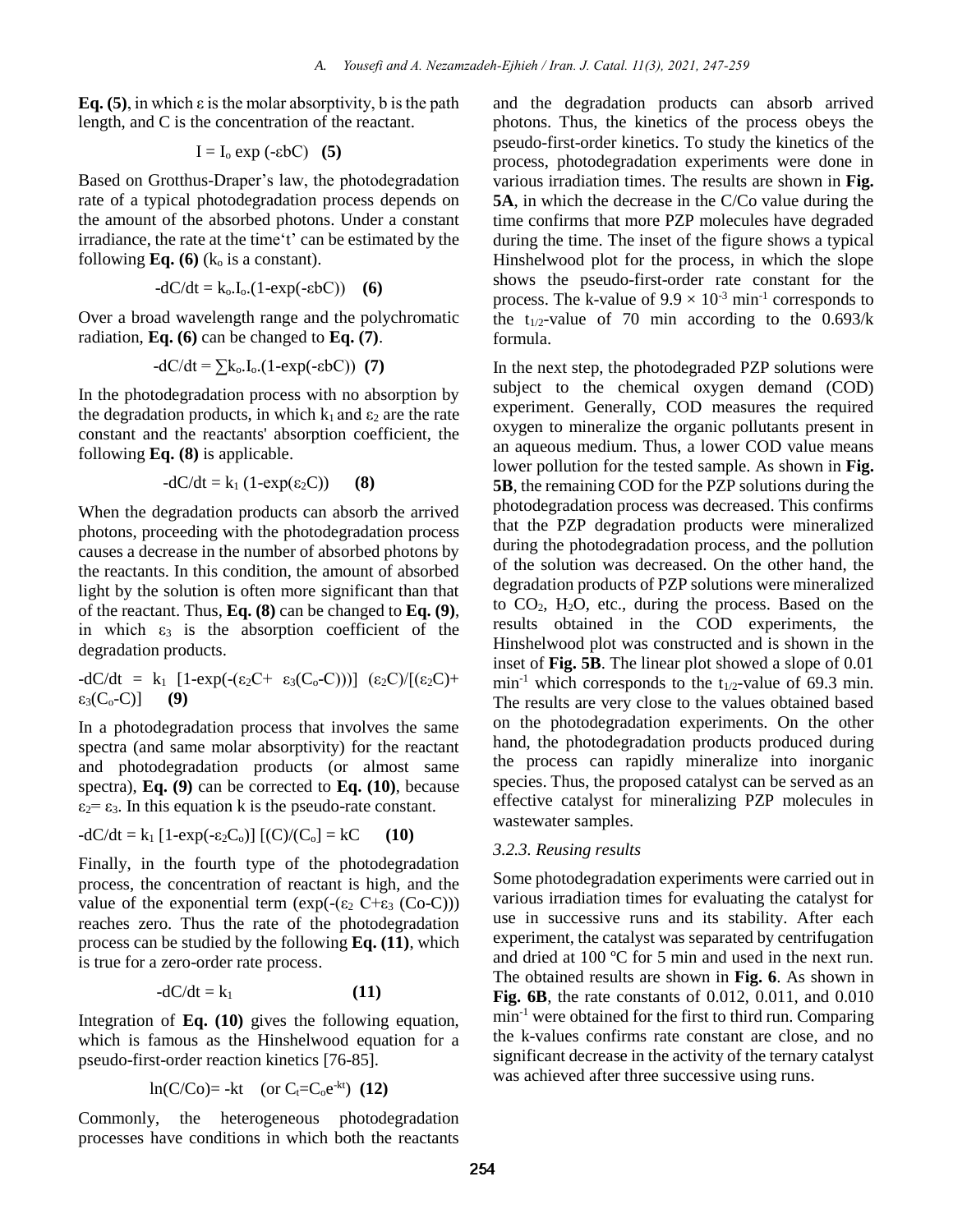

**Fig. 5. A)** Effect of irradiation time on PZP degradation, (Inset: plot of ln(C/Co) vs time for calculation of the rate constant (pH: 5, C<sub>PhP</sub>: 3.35 ppm, dosage: 0.55 g L<sup>-1</sup>); **B**) Change in COD of PZP solutions during the photodegradation process done in the resulting photodegraded solution in case A (Inset: Typical Hinshelwood plotconstructed based on the COD results).



**Fig. 6.** Reusability of the SnO<sub>2</sub>/BiVO<sub>4</sub>/CuO photocatalyst in photodegradation of PZP (pH: 5, C<sub>PZP</sub>: 3.35 ppm, catalyst dosage:  $0.55$  g/L).

#### **4. Conclusions**

A boosted enhanced photocatalytic activity in the PZP photodegradation was obtained when the  $SnO<sub>2</sub>$ , BiVO<sub>4</sub>, and CuO nanoparticles (NPs) were coupled (SBC catalyst). This is due to a better charge separation between the coupled semiconductors, which resulted in matching their potential positions of the VB and CB positions. Besides, the charge separation extent in the SBC sample depends on the amounts of the semiconductors involved. On the other hand, further to the suitable potential position, the balance between the

mass of the semiconductors is also essential in the charge separation extent. Accordingly, when the moles of BiVO<sup>4</sup> are twice greater than the others, the highest photodegradation efficiency was obtained. The slopes of the Hinshelwood plots for both photodegradation and the COD processes were close, confirming that the photodegradation intermediates can rapidly mineralize into carbon dioxide, water, and other inorganic species during the PZP photodegradation process.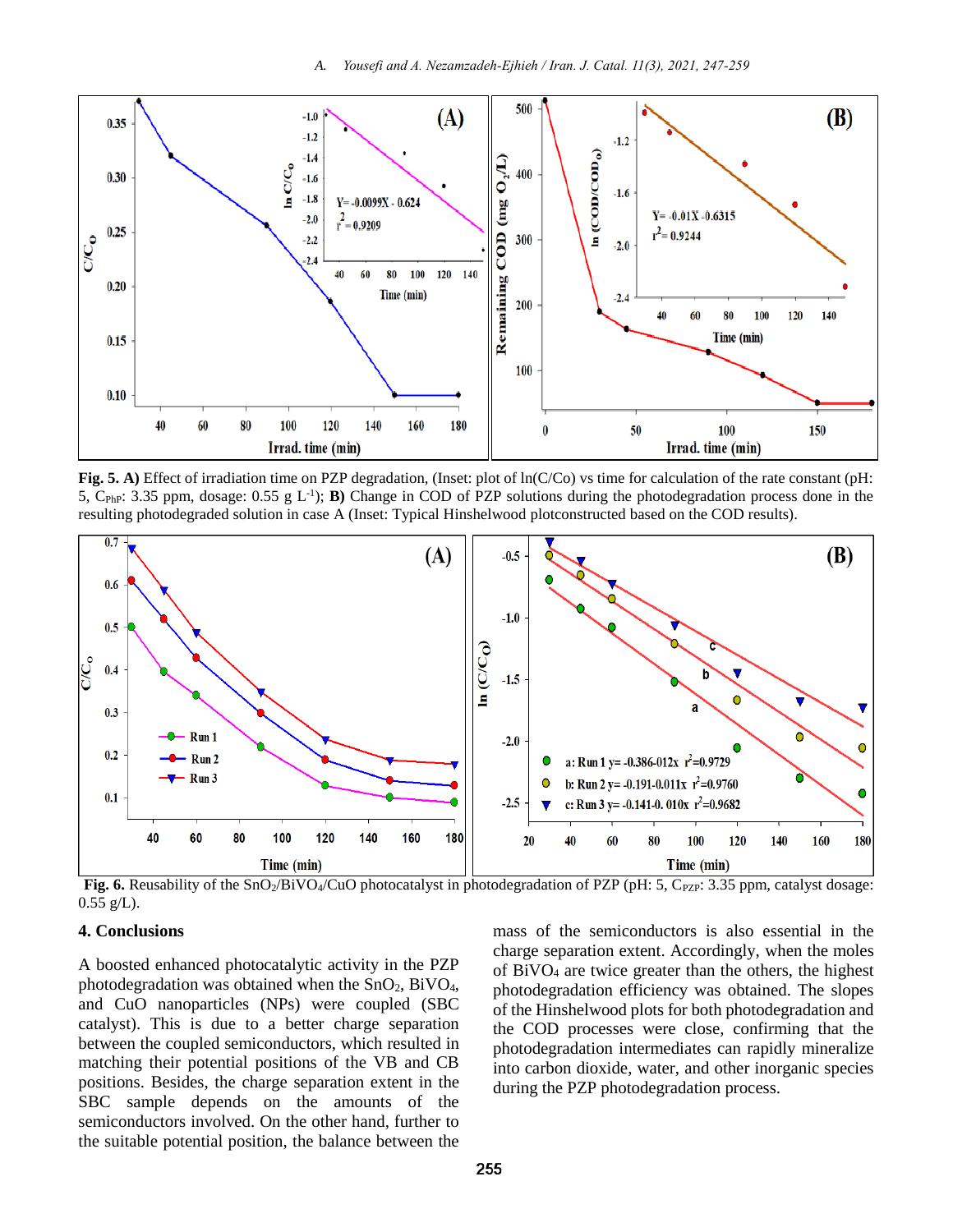#### **References**

[1] Liuwei Wang, Deyi Hou, Yining Cao, Yong Sik Ok, Filip M.G. Tack, Jörg Rinklebe, David O'Connor, Remediation of mercury contaminated soil, water, and air: A review of emerging materials and innovative technologies, Environ. Inter. 134 (2020) 105281.

[2] Yang Wu, Chung-Yu Guan, Nicholas Griswold, Li-yuan Hou, Xin Fang, Anyi Hu, Zhi-qiang Hu, Chang-Ping Yu, Zero-valent iron-based technologies for removal of heavy metal(loid)s and organic pollutants from the aquatic environment: Recent advances and perspectives, J. Cleaner Production, 277 (2020) 123478.

[3] Sh. Ahmad Bhat, F. Zafar, A. Hossain Mondal, Abdul Kareem, A. Ullah Mirza, Sh. Khan, A. Mohammad, Qazi Mohd. Rizwanul Haq, N. Nishat, Photocatalytic degradation of carcinogenic Congo red dye in aqueous solution, antioxidant activity and bactericidal effect of NiO nanoparticles, J. Iran. Chem. Soc. 17 (2020) 215–227.

[4] I. R. Segundo, E. Freitas, S. Landi Jr., Manuel F. M. Costa, Joaquim O. Carneiro, Smart, Photocatalytic and Self-Cleaning Asphalt Mixtures: A Literature Review, Coatings 9 (2019) 696 (1-22 pages) doi:10.3390/coatings9110696.

[5] P. Raizada, A. Sudhaik, P. Singh, P. Shandilya, Vinod Kumar Gupta, A. Hosseini-Bandegharaei, Shilpi Agrawal, Ag3PO<sup>4</sup> modified phosphorus and sulphur co-doped graphitic carbon nitride as a direct Z-scheme photocatalyst for 2, 4 dimethyl phenol degradation, J. Photochem. Photobiol. A: Chem. 374 (2019) 22–35.

[6] H. Karimi-Maleh, M. Shafieizadeh, M. A. Taher, F. Opoku, E. Muriithi Kiarii, P. P. Govender, S. Ranjbari, M. Rezapour, Y. Orooji, The role of magnetite/graphene oxide nano-composite as a high-efficiency adsorbent for removal of phenazopyridine residues from water samples, an experimental/theoretical investigation, J. Mol. Liq. 298 (2020) 112040.

[7] Abhinandan Kumar, P. Raizada, A. Hosseini-Bandegharaei, Vijay Kumar Thakur, Van-Huy Nguyen, P. Singh, C-, N-Vacancy defect engineered polymeric carbon nitride towards photocatalysis: viewpoints and challenges, J. Mater. Chem. A 9 (2021) 111-153.

[8] H. Karimi-Maleh, B. Ganesh Kumar, S. Rajendran, J. Qin, S. Vadivel, D. Durgalakshmi, F. Gracia, M. Soto-Moscoso, Y. Orooji, F. Karimi, Tuning of metal oxides photocatalytic performance using Ag nanoparticles integration, J. Mol. Liq. 314 (2020) 113588.

[9] A. Kumar, P. Raizada, P. Singh, R. V Saini, A. K Saini, A. Hosseini-Bandegharaei, Perspective and status of polymeric graphitic carbon nitride based Z-scheme photocatalytic systems for sustainable photocatalytic water purification, Chem. Eng. J. 391 (2020) 123496.

[10] H. Karimi-Maleh, A. Ayati, S. Ghanbari, Y. Orooji, B. Tanhaei, F. Karimi, M. Alizadeh, J. Rouhi, L. Fu, M. Sillanpää, Recent advances in removal techniques of Cr(VI) toxic ion from aqueous solution: A comprehensive review, J. Mol. Liq. 329 (2021) 115062.

[11] H. Karimi-Maleh, S. Ranjbari, B. Tanhaei, A. Ayati, Y. Orooji, M. Alizadeh, F. Karimi, S. Salmanpour, J. Rouhi, M. Sillanpää, F. Sen, Novel 1-butyl-3-methylimidazolium bromide impregnated chitosan hydrogel beads nanostructure as an efficient nanobio-adsorbent for cationic dye removal: Kinetic study, Environ. Res. 195 (2021) 110809.

[12] H. Karimi-Maleh, M. Lütfi Yola, N. Atar, Y. Orooji, F. Karimi, P. Senthil Kumar, J. Rouhi, M. Baghayeri, A novel detection method for organophosphorus insecticide fenamiphos: Molecularly imprinted electrochemical sensor based on core-shell  $Co<sub>3</sub>O<sub>4</sub>@MOF-74$  nanocomposite, J. Colloid Interf. Sci. 592 (2021) 174–185.

[13] H. Karimi-Maleh, M. Alizadeh, Y. Orooji, F. Karimi, M. Baghayeri, J. Rouhi, S. Tajik, H. Beitollahi, S. Agarwal, V.K. Gupta, S. Rajendran, S. Rostamnia, L. Fu, F. Saberi-Movahed, S. Malekmohammadi, Guanine-Based DNA Biosensor Amplified with Pt/SWCNTs Nanocomposite as Analytical Tool for Nanomolar Determination of Daunorubicin as an Anticancer Drug: A Docking/Experimental Investigation, Ind. Eng. Chem. Res. 60 (2021) 816-823.

[14] Sh. Ahmad Bhat, F. Zafar, A. Hossain Mondal, Abdul Kareem, A. Ullah Mirza, Sh. Khan, A. Mohammad, Qazi Mohd. Rizwanul Haq, N. Nishat, Photocatalytic degradation of carcinogenic Congo red dye in aqueous solution, antioxidant activity and bactericidal effect of NiO nanoparticles, J. Iran. Chem. Soc. 17 (2020) 215–227

[15] Dongfang Zhang, Jiaxun Wang, Visible-light-responsive bismuth oxybromide/graphite-like  $C_3N_4$  hybrid material and its application in photocatalysis via internal electric field, J. Iran. Chem. Soc. 16 (2019) 827-839.

[16] N. Pourshirband, A. Nezamzadeh-Ejhieh, Seyed Nezamoddin Mirsattari, The coupled AgI/BiOI catalyst: Synthesis, brief characterization, and study of the kinetic of the EBT photodegradation, Chem. Phys. Lett. 761 (2020) 138090.

[17] A. Pourtaheri, A. Nezamzadeh-Ejhieh, Enhancement in photocatalytic activity of NiO by supporting onto an Iranian clinoptilolite nano-particles of aqueous solution of cefuroxime pharmaceutical capsule, Spectrochim. Acta Part A: Molec. Biomolec. Spect. 137 (2015) 338–344.

[18] S.P. Meshram, P.V. Adhyapak, U.P. Mulik, D.P. Amalnerkar, Facile synthesis of CuO nanomorphs and their morphology dependent sunlight driven photocatalytic properties, Chem. Eng. J. 204–206 (2012) 158–168.

[19] M. Karimi Shamsabadi, M. Behpour, Fabricated CuO– ZnO/nanozeolite X heterostructure with enhanced photocatalytic performance: mechanism investigation and degradation pathway, Mater. Sci. Eng. B 269 (2021) 115170. [20] P. Eghbali, A. Hassani, B. Sündü, Ö. Metin, Strontium titanate nanocubes assembled on mesoporous graphitic carbon nitride  $(SrTiO<sub>3</sub>/mpg-C<sub>3</sub>N<sub>4</sub>)$ : Preparation, characterization and catalytic performance. J. Mol. Liq. 290 (2019) 111208**.**

[21] A. Hassani, P. Eghbali, Ö. Metin, Sonocatalytic removal of methylene blue from water solution by cobalt ferrite/mesoporous graphitic carbon nitride (CoFe<sub>2</sub>O<sub>4</sub>/mpg-C3N4) nanocomposites: response surface methodology approach, Environ. Sci. Poll. Res. 25 (2018) 32140-32155.

[22] R. Kumar, A. Sudhaik, P. Raizada, A. Hosseini-Bandegharaei, Vijay Kumar Thakurd, A. Saini, V. Saini, P. Singh, An overview on bismuth molybdate based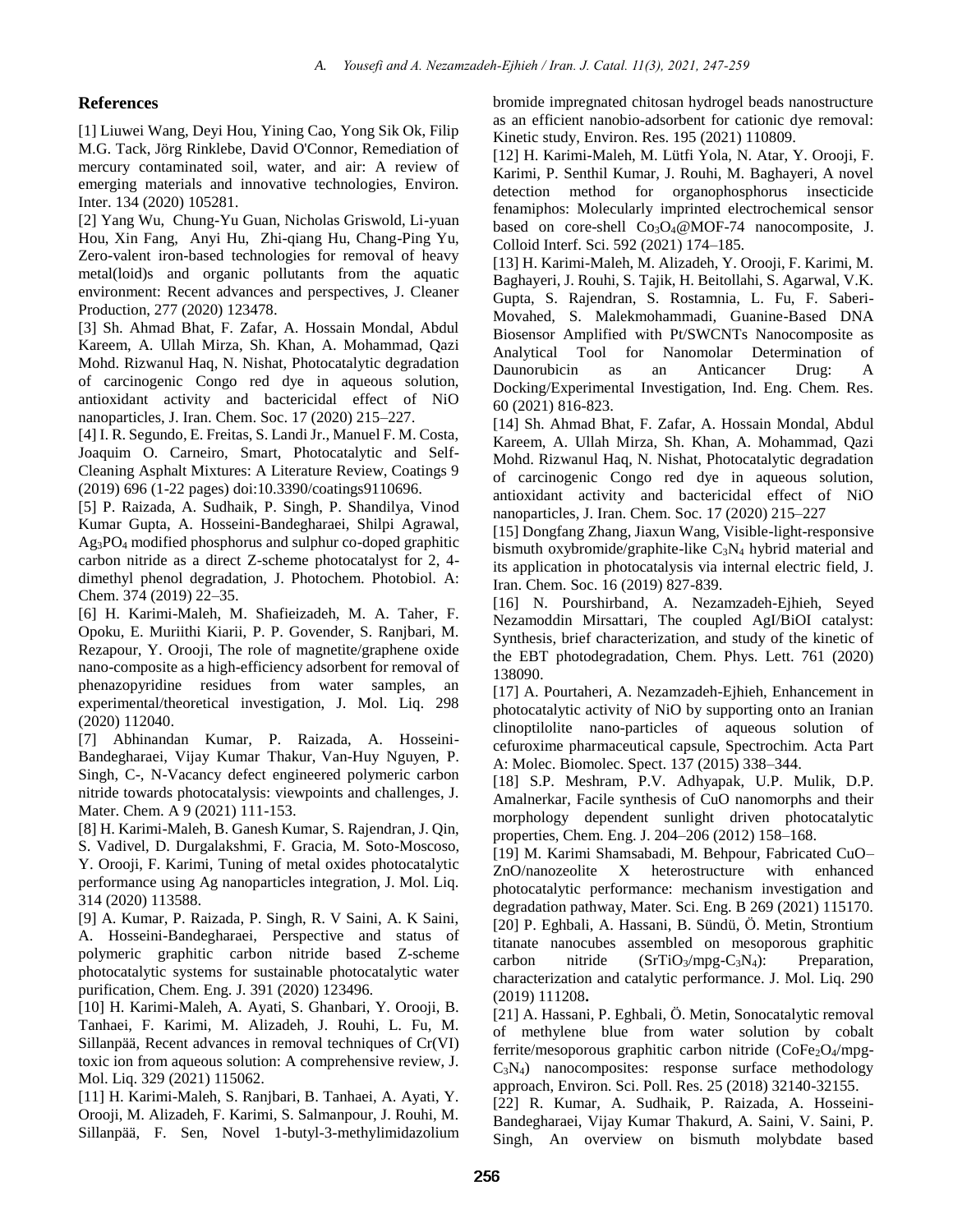photocatalytic systems: Controlled morphology and enhancement strategies for photocatalytic water purification, J. Environ. Chem. Eng. 8 (2020) 104291.

[23] Sudhaik, Anita, Pankaj Raizada, Saloni Thakur, Reena V. Saini, Adesh K. Saini, Pardeep Singh, Vijay Kumar Thakur, Van-Huy Nguyen, Aftab Aslam Parwaz Khan, and Abdullah M. Asiri, Synergistic photocatalytic mitigation of imidacloprid pesticide and antibacterial activity using carbon nanotube decorated phosphorus doped graphitic carbon nitride photocatalyst, J. Taiwan Institute Chem. Eng. 113 (2020) 142-154.

[24] Kumar, Abhinandan, P. Raizada, P. Singh, A. Hosseini-Bandegharaei, Vijay K. Thakur, Facile synthesis and extended visible light activity of oxygen and sulphur codoped carbon nitride quantum dots modified Bi2MoO6 for phenol degradation, J. Photochem. Photobiol. A: Chem. 397 (2020) 112588.

[25] S. Dharmraj Khairnar, M. Rajendra Patil, V. Shankar Shrivastava, Hydrothermally synthesized nanocrystalline  $Nb<sub>2</sub>O<sub>5</sub>$  and its visible-light photocatalytic activity for the degradation of congo red and methylene blue, Iran. J. Catal. 8(2) (2018) 143-150.

[26] A. Hassani, M. Faraji, P. Eghbali, Facile fabrication of mpg-C3N4/Ag/ZnO nanowires/Zn photocatalyst plates for photodegradation of dye pollutant, J. Photochem. Photobiol. A: Chem. 400 (2020) 112665.

[27] A. Omidi, A. Habibi-Yangjeh, Microwave-assisted method for preparation of Sb-doped ZnO nanostructures and their photocatalytic activity, J. Iran. Chem. Soc. 11 (2014) 457–465.

[28] P. Raizada, Aftab Aslam Parwaz Khan, P. Singh, Construction of carbon nanotube mediated Fe doped graphitic carbon nitride and Ag3VO<sup>4</sup> based Z-scheme heterojunction for  $H_2O_2$  assisted 2, 4 dimethyl phenol photodegradation, Sep. Pur. Techn. 247 (2020) 116957.

[29] M. Bordbar, S. Jafari, A. Yeganeh-Faal, B. Khodadadi, Influence of different precursors and Mn doping concentrations on the structural, optical properties and photocatalytic activity of single-crystal manganese-doped ZnO, J. Iran. Chem. Soc. 14 (2017) 897–906.

[30] P. Shilpa, P. Raizada, V. Hasija, P. Singh, V. K. Thakur, Van-Huy Nguyen, Recent advances in photocatalytic multivariate metal organic framework (MOFs) based nanostructures toward renewable energy and the removal of environmental pollutants, Mater. Today Energy 19 (2020) 100589.

[31] M. Zebardast, A. Fallah Shojaei, Kh. Tabatabaeian, Enhanced removal of methylene blue dye by bimetallic nanosized MOF-5s, Iran. J. Catal. 8(4) (2018) 297-309

[32] A Bagheri-Ghomi, V. Ashayeri, Photocatalytic efficiency of CuFe2O<sup>4</sup> by supporting on clinoptilolite in the decolorization of acid red 206 aqueous solutions, Iran. J. Catal. 2(3) (2012) 135-140

[33] H. Derikvandi, A. Nezamzadeh-Ejhieh, Increased photocatalytic activity of NiO and ZnO in photodegradation of a model drug aqueous solution: Effect of coupling, supporting, particles size and calcination temperature, J. Hazard. Mater. 321 (2017) 629–638

[34] S. Dianat, Visible light induced photocatalytic degradation of direct red 23 and direct brown 166 by InVO4- TiO<sup>2</sup> nanocomposite, Iran. J. Catal. 8(2) (2018) 121-132.

[35] K. Anil Isai, Vinod Shankar Shrivastava, Photocatalytic degradation of methyl orange using ZnO and Fe doped ZnO: A comparative study, Iran. J. Catal. 9(3) (2019) 259-268

[36] M.L. Maya-Treviño, J.L. Guzmán-Mar, L. Hinojosa-Reyes, A. Hernández-Ramírez, Synthesis and photocatalytic activity of ZnO-CuPc for methylene blue and potassium cyanide degradation, Mater. Sci. Semicond. Proc. 77 (2018) 74-82.

[37] A. Hassani, P. Eghbali, Ö. Metin, Sonocatalytic removal of methylene blue from water solution by cobalt ferrite/mesoporous graphitic carbon nitride (CoFe<sub>2</sub>O<sub>4</sub>/mpg-C3N4) nanocomposites: response surface methodology approach, Environ. Sci. Poll. Res. 25 (2018) 32140-32155.

[38] Hassani, P. Eghbali, B. Kakavandi, K.-Y. A. Lin, F. Ghanbari. Acetaminophen removal from aqueous solutions through peroxymonosulfate activation by  $\text{CoFe}_2\text{O}_4/\text{mpg}$ -C3N<sup>4</sup> nanocomposite: Insight into the performance and degradation kinetics. Environ. Techn. & Innovation, 20 (2020) 101127.

[39] A. Buthiyappan, Abdul R. Abdul Aziz, Wan Mohd Ashri Wan Daud, Recent advances and prospects of catalytic advanced oxidation process in treating textile effluents, Rev. Chem. Eng. 32(1) (2015) 1-47

[40] Shirin Ghattavi, A. Nezamzadeh-Ejhieh, A visible light driven AgBr/g-C3N<sup>4</sup> photocatalyst composite in methyl orange photodegradation: Focus on photoluminescence, mole ratio, synthesis method of g-C3N<sup>4</sup> and scavengers, Composites Part B 183 (2020) 107712.

[41] Quanlong Xu, Liuyang Zhang, Jiaguo Yu, Swelm Wageh, Ahmed A. Al-Ghamdi, Mietek Jaroniec, Direct Zscheme photocatalysts: Principles, synthesis and applications, Mater. Today 21 (2018) 1042-1063.

[42] Aftab Aslam Parwaz Khan, P. Singh, P. Raizada, Abdullah M. Asiri, Synthesis of magnetically separable  $Bi<sub>2</sub>O<sub>2</sub>CO<sub>3</sub>/carbon$  nanotube/ZnFe<sub>2</sub>O<sub>4</sub> as Z-scheme heterojunction with enhanced photocatalytic activity for water purification, J. Sol-Gel Sci. Technol. 95(2) (2020) 408- 422.

[43] N. Omrani, A. Nezamzadeh-Ejhieh, Focus on scavengers' effects and GC-MASS analysis of photodegradation intermediates of sulfasalazine by Cu2O/CdS nanocomposite, Sep. Purification Technol. 235 (2020) 116228.

[44] S. Patial, P. Raizada, V. Hasija, P. Singh, V. Kumar Thakur, V.-H. Nguyen, Recent advances in photocatalytic multivariate metal organic frameworks-based nanostructures toward renewable energy and the removal of environmental pollutants, Mater. Today Energy 19 (2021) 100589.

[45] P. Singh, P. Shandilya, P. Raizada, A. Sudhaik, A. Rahmani-Sani, A. Hosseini-Bandegharaei, Review on various strategies for enhancing photocatalytic activity of graphene based nanocomposites for water purification, Arabian J. Chem. (2020) 13, 3498–3520.

[46] Sonu, V. Dutta, Sheetal Sharma, P. Raizada, A. Hosseini-Bandegharaei, V. K. Gupta, P. Singh, Review on augmentation in photocatalytic activity of CoFe2O4 via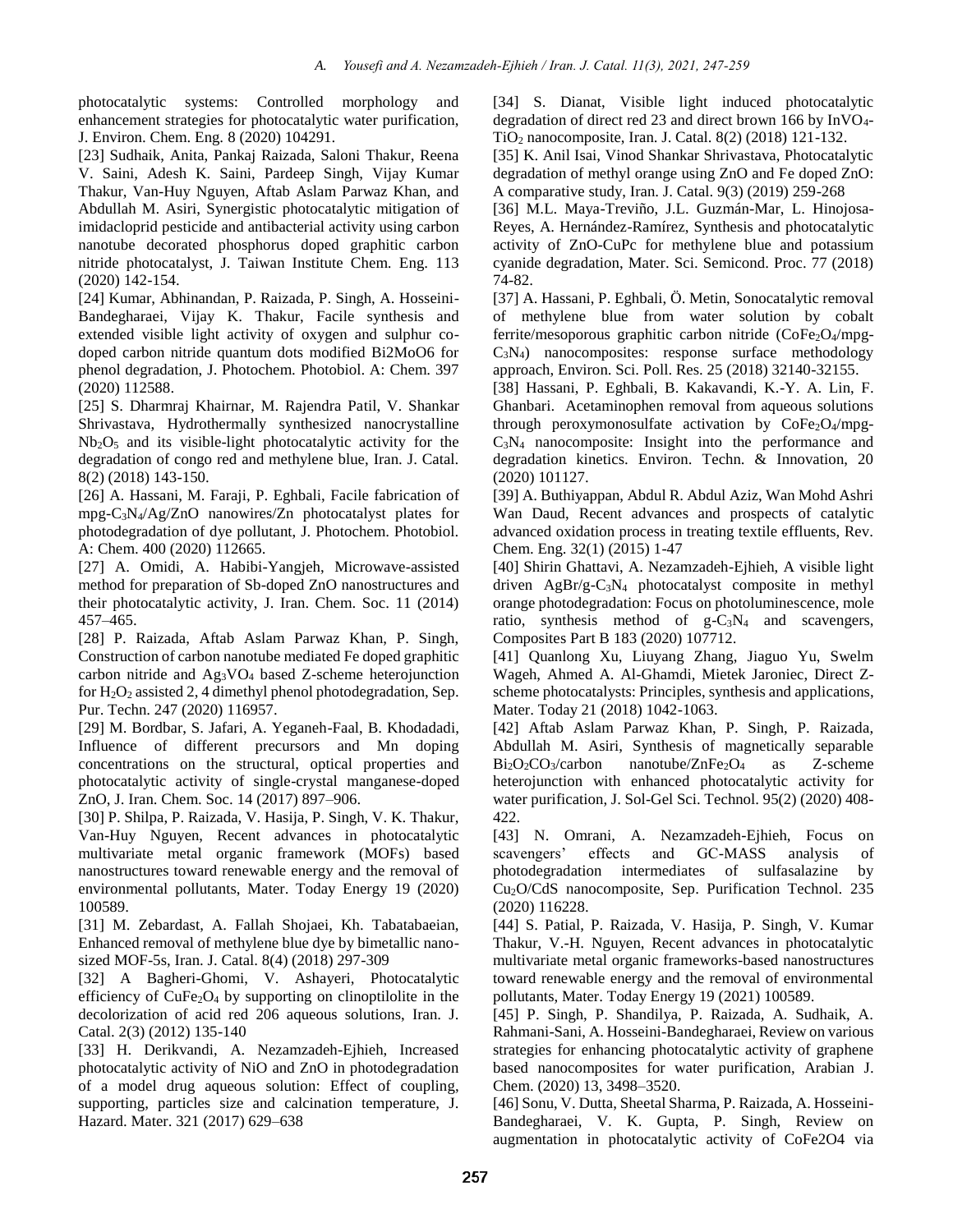heterojunction formation for photocatalysis of organic pollutants in water, J. Saudi Chem.Soc. 23 (2019) 1119–1136. [47] Yunfang Huang, Hui Xu, Dan Luo, Qiyao Guo, Yuezhu Zhao, Yu Fang, Yuelin Wei, Leqing Fan, Jihuai Wu, Visible light-driven flower-like Bi/BiOCl*x*Br(1−*x*) heterojunction with excellent photocatalytic performance, J. Iran. Chem. Soc. 16 (2019) 2743–2754.

[48] H. Derikvandi, M. Vosough, A. Nezamzadeh-Ejhieh, A comprehensive study on the enhanced photocatlytic activity of a double-shell mesoporous plasmonic  $Cu@Cu<sub>2</sub>O/SiO<sub>2</sub>$  as a visible-light driven nanophotocatalyst, Environ. Sci. Pollution Res. 27 (2020) 27582–27597.

[49] N. Jalili-Jahani, B. Hemmateenejad, M. Shamsipur, Gold-decorated  $Fe<sub>3</sub>O<sub>4</sub>$  nanoparticles for efficient photocatalytic degradation of ampicillin: a chemometrics investigation, J. Iran. Chem. Soc. 17 (2020) 1173–1182.

[50] H. Derikvandi, M. Vosough, A. Nezamzadeh-Ejhieh, A novel double Ag@AgCl/Cu@Cu<sub>2</sub>O plasmonic nanostructure: Experimental design and LC-Mass detection of tetracycline degradation intermediates, Inter. J. Hydrogen Energy 46 (2021) 2049 -2064.

[51] K. Zhou, R. Wang, B. Xu, Y. Li, Synthesis, characterization and catalytic properties of CuO nanocrystals with various shapes, Nanotechnology 17 (2006) 3939-3943.

[52] K. Prashant B, K. Kailas H, Green synthesis and characterization of  $SnO<sub>2</sub>$  and  $ZnO$  nanoparticles: study their electrical conductivity and gas sensing properties, der Chemic**.** Sinica. 7 (2016) 29-35.

[53] S. Selvarajan, A. Suganthi, M. Rajarajan, K. Arunprasath, Highly efficient  $BiVO<sub>4</sub>/WO<sub>3</sub>$  nanocomposite towards superior photocatalytic performance, Powder Technol. 307 (2017) 203-212.

[54] S. Mortazavi, H. Aghaei, Make proper surfaces for immobilization of enzymes: Immobilization of lipase and αamylase on modified Na-sepiolite, Int. J. Biol. Macromol. 164 (2020) 1-12.

[55] A. R. Massah, R. Javad Kalbasi, S. Kaviyani, Synthesis, characterization, and application of a manganese Schiff base complex containing heterogeneous hybrid catalyst, RSC Adv. 3 (2013) 12816-12825.

[56] A. Bhagwat, S. Sawant, B. Ankamwar, C. Mahajan, Synthesis of nanostructured tin oxide (SnO<sub>2</sub>) powders and thin films by sol-gel method, J. Nano- Electron. Phys. 7 (2015) 04037.

[57] G. Patil1, D. Kajale, V. Gaikwad1, G. Jain, Preparation and characterization of  $SnO<sub>2</sub>$  nanoparticles by hydrothermal route, Int. Nano Lett. 2 (2012) 1-5.

[58] H. E. A. Mohamed, B. T. Sone, X. G. Fuku, M. S. Dhlamini, M. Maaza, Green synthesis of BiVO<sup>4</sup> nanorods via aqueous extracts of callistemon viminalis, AIP Conference Proceedings 1962, 040004 (2018); doi: 10.1063/1.5035542.

[59] P. Brack, Jagdeep S. Sagu, T. A. Nirmal Peiris, Andrew McInnes, Mauro Senili, K. G. Upul Wijayantha, Frank Marken, Elena Selli, Aerosol-Assisted CVD of Bismuth Vanadate Thin Films and Their Photoelectrochemical Properties, Chem. Vap. Deposition 20 (2014) 1–5.

[60] R. Etefagh, E. Azhir, N. Shahtahmasebi, Synthesis of CuO nanoparticles and fabrication of nanostructural layer biosensors for detecting Aspergillusniger fungi, Scientia Iranica, 20 (2013) 1055-1058.

[61] V. Vellora, Thekkae Padil, M. Černík, Green synthesis of copper oxide nanoparticles using gum karaya as a biotemplate and their antibacterial application, Inter. J. Nanomedicine 8 (2013) 889–898.

[62] Sharma Kirti, P. Raizada, A. Hosseini-Bandegharaei, P. Thakur, R. Kumar, V. K. Thakur, Van-Huy Nguyen, P. Singh, Fabrication of efficient CuO/graphitic carbon nitride based heterogeneous photo-Fenton like catalyst for degradation of 2, 4 dimethyl phenol, Process Safety Environ. Protec. 142 (2020) 63-75.

[63] Solmaz Aghdasi, Mohammad Shokri, Photocatalytic degradation of ciprofloxacin in the presence of synthesized ZnO nanocatalyst: The effect of operational parameters, Iran. J. Catal. 6(5) (2016) 481-487.

[64] P. Scherrer, Bestimmung der Größe und der inneren Struktur von Kolloidteilchen mittels Röntgenstrahlen, Göttinger Nachrichten Gesell. 2 (1918) 98-100.

[65] A. Patterson, *The Scherrer Formula for X-Ray Particle Size Determination, Phys. Rev. 56(10) (1939) 978–982.*

[66] Shokufeh Aghabeygi, R. Kia Kojoori, H. Vakili Azad, Sonosynthesis, characterization and photocatalytic degradation property of nanoZnO/zeoliteA, Iran. J. Catal. 6(3) (2016) 275-279.

[67] U. Holzwarth, N. Gibson, The Scherrer equation versus the 'Debye-Scherrer equation', Nature Nanotech 6 (2011) 534. [68] F. T. Leitão Muniz, M. A. Ribeiro Miranda, C. Morilla dos Santos, J. Marcos Sasaki, The Scherrer equation and the dynamical theory of X‐ ray diffraction, Cta Crystal. Section A: Fund. Adv. 72 (2016) 385-390.

[69] N. Lotfian, AmirAbbas Nourbakhsh, Seyed Nezamoddin Mirsattari, A. Saberi, Kenneth J.D. Mackenzie, A comparison of the effect of nanostructured  $MgCr_2O_4$  and  $FeCr_2O_4$ additions on the microstructure and mechanical properties of direct-bonded magnesia-chrome refractories, Ceramics Inter. 46 (2020) 747-754.

[70] N. Jeevanantham, O. N. Balasundaram, Highperformance visible light photocatalytic activity of cobalt (Co) doped CdS nanoparticles by wet chemical route, J. Iran. Chem. Soc. 16 (2019) 243–251.

[71] M. Bordbar, Z. Sayban, A. Yeganeh-Faal, B. Khodadadi, Incorporation of Pb<sup>2+</sup>, Fe<sup>2+</sup> and Cd<sup>2+</sup> ions in ZnO nanocatalyst for photocatalytic activity, Iran. J. Catal. 8(2) (2018) 113-120. [72] V. Taghvaei, A. Habibi-Yangjeh, M. Behboudnia, Simple and low temperature preparation and characterization of CdS nanoparticles as a highly efficient photocatalyst in presence of a low-cost ionic liquid, J. Iran. Chem. Soc. 7 (2010) S175–S186.

[73] R. Javad Kalbasi, A. R. Massah, F. Zamani, Alex D. Bain, Bob Berno, Metal (Co, Mn)-amine-functionalized mesoporous silica SBA-15:synthesis, characterization and catalytic properties in hydroxylation of benzene, J. Porous Mater. 18 (2011) 475–482.

[74] M. Khozeymeh Nezhad, H. Aghaei, Tosylated cloisite as a new heterofunctional carrier for covalent immobilization of lipase and its utilization for production of biodiesel from waste frying oil, Renew. Energy 164 (2021) 876-888.